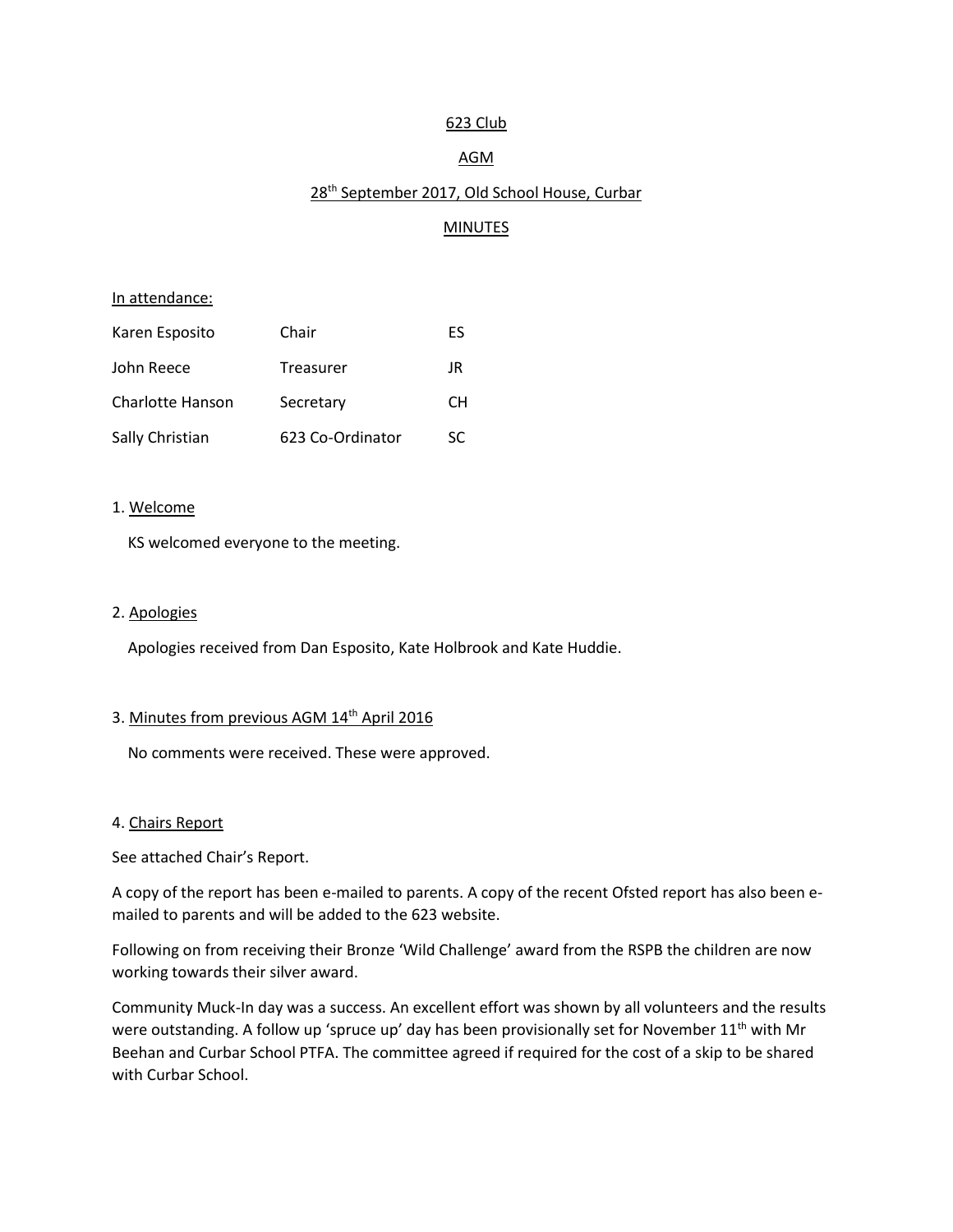## 5. 623 Co-Ordinator's report

Successfully passed the recent Ofsted visit with 'Met Standards'. There were no Early Years Foundation Stage (EYFS) aged children at club on the day of the visit so Ofsted reviewed on the older aged children.

The numbers remain good for After School Club and staff morale is good.

Staff and committee attended safeguarding training together.

Angie Cottle is now running drama session with the children on Tuesdays and Thursdays. This allows any issues which may arise to be resolved by role play, for example – 'How to be good friends'.

Craft is coordinated with drama. Kate Upcraft will make costumes with the children ready for a drama session with Angie the next day.

The children have been discussing the murmuration of starlings as recently seen at Stoney Middleton. Each child made their own starling which were then displayed together on the ceiling of the club.

SC is planning to repeat the hatching of chicks in spring as undertaken last year as this was very popular with the children and they were very engaged in the project.

## 6. Treasurers Report

See attached Treasurer's Report.

Annual accounts are not yet finalized, awaiting response from the accountant.

After school club numbers are good and have increased. Holiday club attendance is not doing as well although numbers for the summer holiday were good. Costs have been kept down with smaller trips out being organised.

Payroll fees have increased due to a higher work load caused by pension administration.

Over the year and due to the Sage system no longer being used it has become apparent that the treasurer role needs to be split and shared between two people as there is too much work for one person alone. Invoicing, communicating with parents and the accountant takes time. This issue will be addressed in the coming months.

7. Election of Committee Members 2017 – 2018

## Chair

CH proposed Karen Esposito. This was seconded by JR.

KE has two daughters at Baslow School.